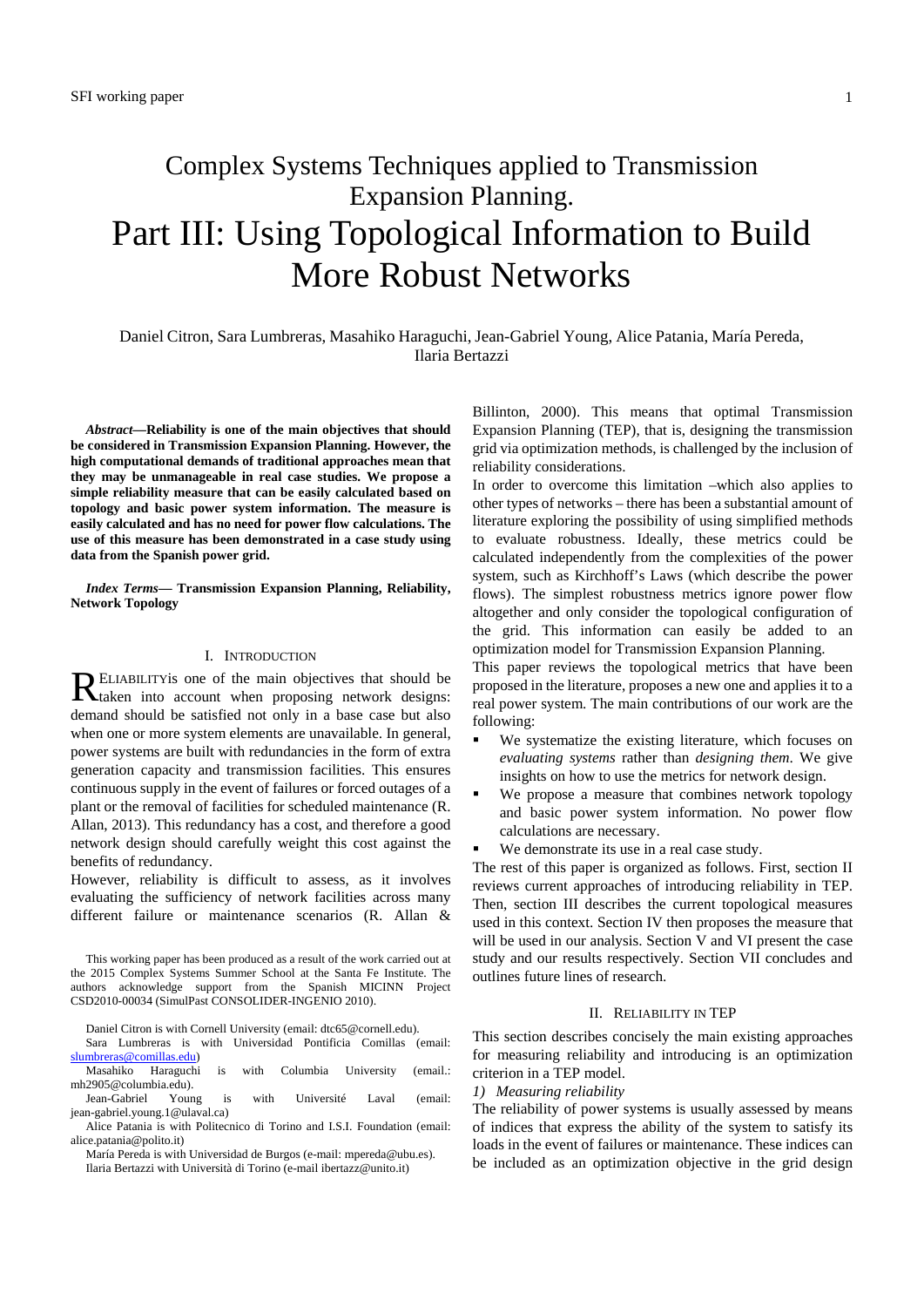problem. The main ones are divided in two types: deterministic and probabilistic.

The main deterministic indices are:

- Generation Reserve Margin (RM): expresses the ratio between the maximum generation capacity and the peak load.
- Largest Unit loss (LU): expresses the ratio between the reserve margin and the largest generation unit.

The main probabilistic indices are:

- Expected Energy Not Supplied (EENS) is an energy-oriented index that declares the cumulative amount of energy that is not provided to customers across the scenarios considered.
- Loss of Load Expectation (LOLE) is the number of days, hours or minutes in a period where there will be interruptions for some of the customers.
- Loss of Loss Probability (LOLP) gives the probability of not serving the full load across the scenarios considered.

As can be seen from the above, deterministic indices study reliability in terms of generation adequacy only, while stochastic indices consider the full system. Our work aims to better power networks. This is different from expanding the system generation, which we consider to be decided by the generation companies (GenCos) in a liberalized energy market. Therefore, we only consider the family of probabilistic indices. These probabilistic indices are calculated across a range of different scenarios.

- Different hydro inflows or renewable generation availability. For the sake of simplicity, we will consider only one expected scenario in our calculations, although any results should be generalizable to several of such scenarios as a sum by scenario weighted by probability.
- Different conditions for the load. For the sake of simplicity, we will deal with the peak demand scenario only. This is consistent with a wide array of literature on this topic.
- Different failures for the system elements. Most of the literature and the practical applications consider the individual failures of individual elements (generators or transmission lines), known as the *N-1* criterion. This criterion is reasonable in the sense that, failure probabilities being low themselves, the probability of joint unavailability is negligible. This, however, leads to ignoring important events such as cascading failures. When there are too many N-1 scenarios to be taken into account comprehensively, some works resort to considering only the ones with the highest impact or the highest probability.

An exhaustive account of these concepts can be found in reference (R. Allan, 2013).

# *2) Incorporating reliability into TEP optimization*

The indices presented above can be used to measure the performance of the power system as a whole or of parts of it. As such, the indices can be used to determine incentives for the private companies that build, operate or maintain the power system. This is particularly important in the case of Transmission System Operators (TSOs) or power distribution

companies. The indices can also be used to compare different network designs.

However, when evaluating reliability of a power grid during TEP, we should include reliability indices in the optimization model. If we choose to do that directly, we can do it in two main ways:

- As a partial objective in the optimization function, so that reliability is measured against other considerations such as investment or operation cost.
- As a constraint, so that a minimum value for the indices is established. In the latter case, the constraint can be either deterministic (it needs to be abided in all the cases) or probabilistic (also known as a *chance constraint*, it only needs to be abided in a given percentage of cases).

These two options imply a considerable size increase in an already large optimization problem, so that other solutions must be investigated.

There are some heuristics that have been proposed as rules to guide the network solution process. For instance, reference (McCalley, Aliprantis, D., Dobson, A., Li, & Villegas, 2013) propones to determine the number of redundant transmission lines by fixing the maximum percentage of flow that is allowed to be lost as a result of a line failure. Reference (Lumbreras, Ramos, & Cerisola, 2013), by some of the authors of this paper, follows a different approach and develops a progressive contingency incorporation algorithm that ensures that only the minimum possible number of failure scenarios is taken into account while ensuring an optimal solution

Along the same lines, reference (Lumbreras, Ramos, & Sánchez, 2014), also by some of the authors of this paper, reduces the size of an optimal TEP problem by introducing only the candidate transmission lines that were selected automatically as the most promising. In that work, the selection of candidates was performed based on the marginal impact of the transmission line on the efficiency of the network. The focus was not on reliability but on network efficiency (the ability to use cheaper generators and therefore reduce operation costs).

In the present work, our objective is to identify ways to assess the robustness of the network quickly, so that we can:

- Introduce them as an efficient approximation of reliability as an optimization objective.
- Identify the transmission lines that are potentially promising candidates for improving system reliability.

As explained above, these measures should be ideally accurate (that is, to reflect the reliability indices EENS, LOLP or LOLE as close as possible) and as simple as possible, where the simplest measures possible would only take into account the topology of the network.

Our work reviews the main topological measures that have been proposed and extends them, as well as applying them to a real case study based on the Spanish power system.

## III. TOPOLOGICAL ROBUSTNESS MEASURES IN THE POWER TRANSMISSION NETWORK

Given the importance of this topic, there has been some considerable work in the following areas: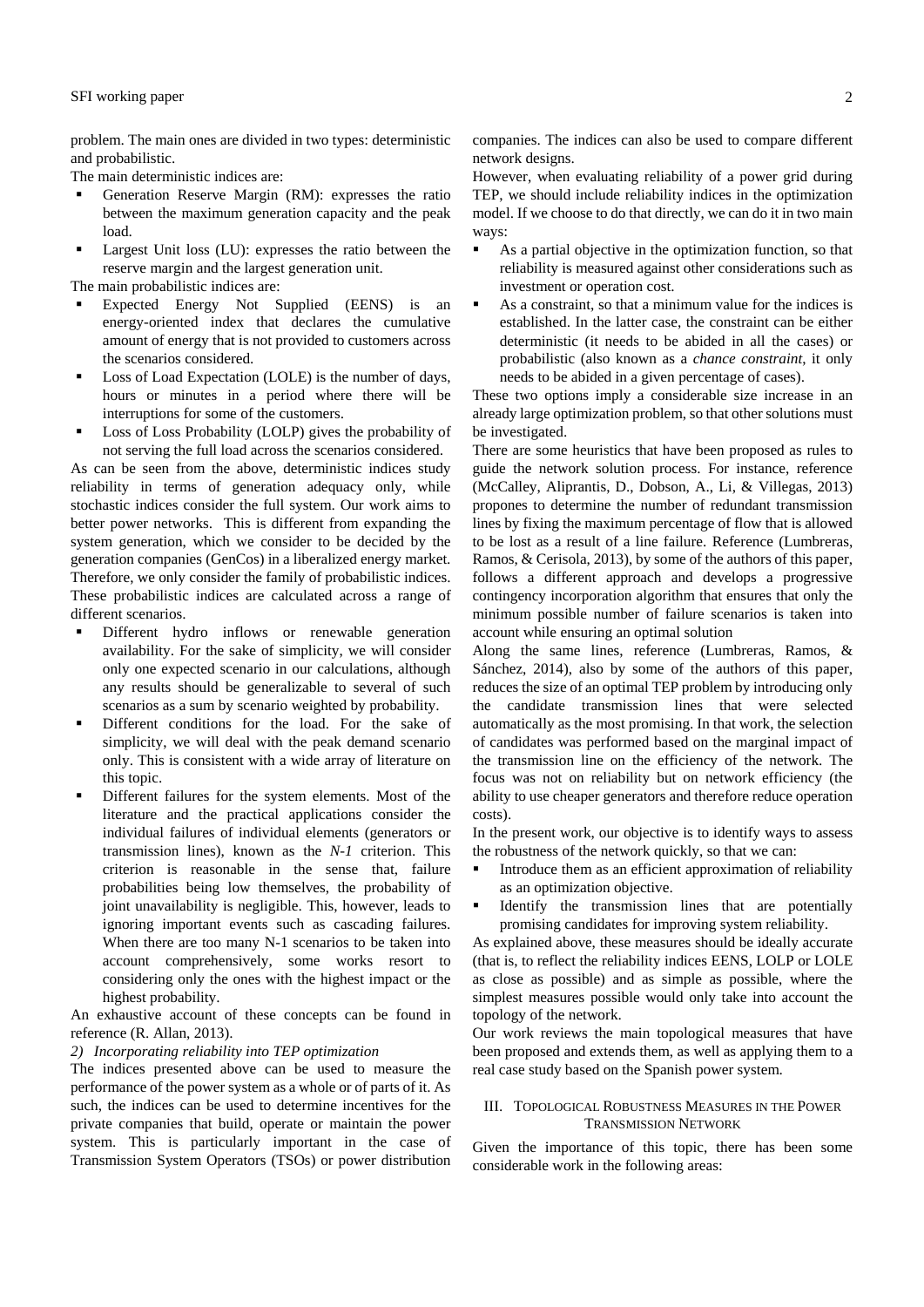- General frameworks for the topology of supply networks (G. Li, Xuan, Song, & Jin, 2010; Xuan, Du, Li, & Wu, 2011).
- General studies of network vulnerability based on topological network metrics (Dwivedi, Yu, & Sokolowski, 2010; Kasthurirathna, Piraveenan, & Thedchanamoorthy, 2013; T. Li, Pei, Wang, & He, 2008; Manzano, Marzo, & Calle, 2012; Zhou, She, Xu, & Yokoyama, 2009).
- Relationship between connectivity and robustness to node and link failures (Chen & Hero, 2013; Jamakovic & Uhlig, 2007)
- Studies of the power grid from a complex networks perspective (Bai et al., 2006)(G. Li et al., 2010).
- Studies of power grid vulnerability based on topological network metrics (Bompard, Pons, & Wu, 2012; Koç, Warnier, Kooij, & Brazier, 2014; LaRocca, Johansson, Hassel, & Guikema, 2014; Pahwa, Hodges, Scoglio, & Wood, 2010; Wang, Zhang, Zhang, Yin, & Wang, 2011), in particular focusing on the effect of to cascading failures or to targeted attacks (Koç, Warnier, Kooij, & Brazier, 2013).
- Topology modeling using mixed-integer inequalities (Hassaïne, Delourme, Sidorkicwicz, & Walter, 2004), which is a way of including reliability constraints into an optimal TEP problem.

Among these papers, the most closely related to our work is the recent reference (LaRocca et al., 2014), which reviews and evaluates many different topological measures that can be used as surrogates for the calculation of the full physical power flows. The topological measures they study are the diameter, the largest connected subgraph, and various versions of network efficiency (also known as average inverse path length). They propose different versions of these measures where the different nature of demand and generation nodes as well as the impedance or capacity of links, are introduced progressively. They compare their estimates of EENS based on these metrics to the exact values obtained with a linearized, approximate DC load flow and with an AC Load flow, the most accurate model that can be used to simulate the power system. They find –quite intuitively- that the higher the degree of detail included in the metric, the more accurate the results obtained are, and that several measures used together are more informative than individual ones.

There are three main differences between (LaRocca et al., 2014) and our approach:

- Our ultimate goal ultimately optimal grid design rather than assessing the reliability of a given network.
- The metrics we survey are different, as will be seen below.
- We validate these concepts using a real case study (the Spanish power system).

#### IV. PROPOSED MEASURE

Topological measures of power grid robustness are attractive because they allow evaluating the strengths and weaknesses of a power grid without needing complicated models of how power flows through the network. Essentially, the assumption made by purely topological analyses is that the only features needed to understand robustness is the network connectivity – how power lines connect different sites to one another.

Following initial proposals that topological robustness could be successfully applied to the analysis of power grid robustness, it was determined that purely topological measures of robustness were insufficient because network topology contains no information about the physics of transferring power from one side of the network to the other. For instance, topological measures like the network diameter or average inverse path length are easy to calculate but lack a clear connection to the fundamental physics that governs current flow (Hines, Cotilla-Sanchez, & Blumsack, 2010; LaRocca et al., 2014).

In particular, the main qualitative reason for why purely topological measures of robustness do not succeed here is that they do not account for or predict nonlocal cascading failures. In reality, the delivery of currents from one part of the power grid to another does not just depend on the shortest path, but on multiple available paths. As a result, currents may be rerouted non-locally through a new part of the network following a single component failure. This rerouting may in turn cause overloading and non-local failures of further components. Purely topological measures cannot account for this, and therefore fail to predict the full extent of cascading failures.

For this reason, we move beyond purely topological models and incorporate into our analysis information both from the power grid topology as well as the amount of power generated and demanded by each node in the network. With this, we are able to make claims about the network's capability to satisfy demand for power. We apply our methods to the specific real-world case of the Spanish power grid. Our aim is to establish efficient ways of evaluating the robustness of this power network, so we wish to avoid the computationally expensive procedure of simulating the full AC power flow dynamics.

We define robustness in terms of the network's response to failures in one or more components. Ideally, following component failure the network should still be able to supply enough power to meet demand. Our objective is to minimize Power Not Supplied (PNS) in many different possible scenarios. PNS incorporates information about the power generated and demanded at different nodes inside our network, as well as topological information about how those sites are connected to one another in the network by power lines (edges). Our basic contribution is that we approximate PNS by the margin between generation capacity and demand in each disconnected component when simulating the loss of elements in the network. This measure combines topology and basic information on the system in an easy-to-calculate way.

We will assume that as long as two nodes belong to the same connected component (i.e., there exists a path of finite length that connects the two), it is possible for power to flow from one node to the other, and vice versa. We acknowledge that with this assumption we make it impossible to create non-local cascading failures in our power grid model. However, it does allow us to evaluate scenarios in which the network becomes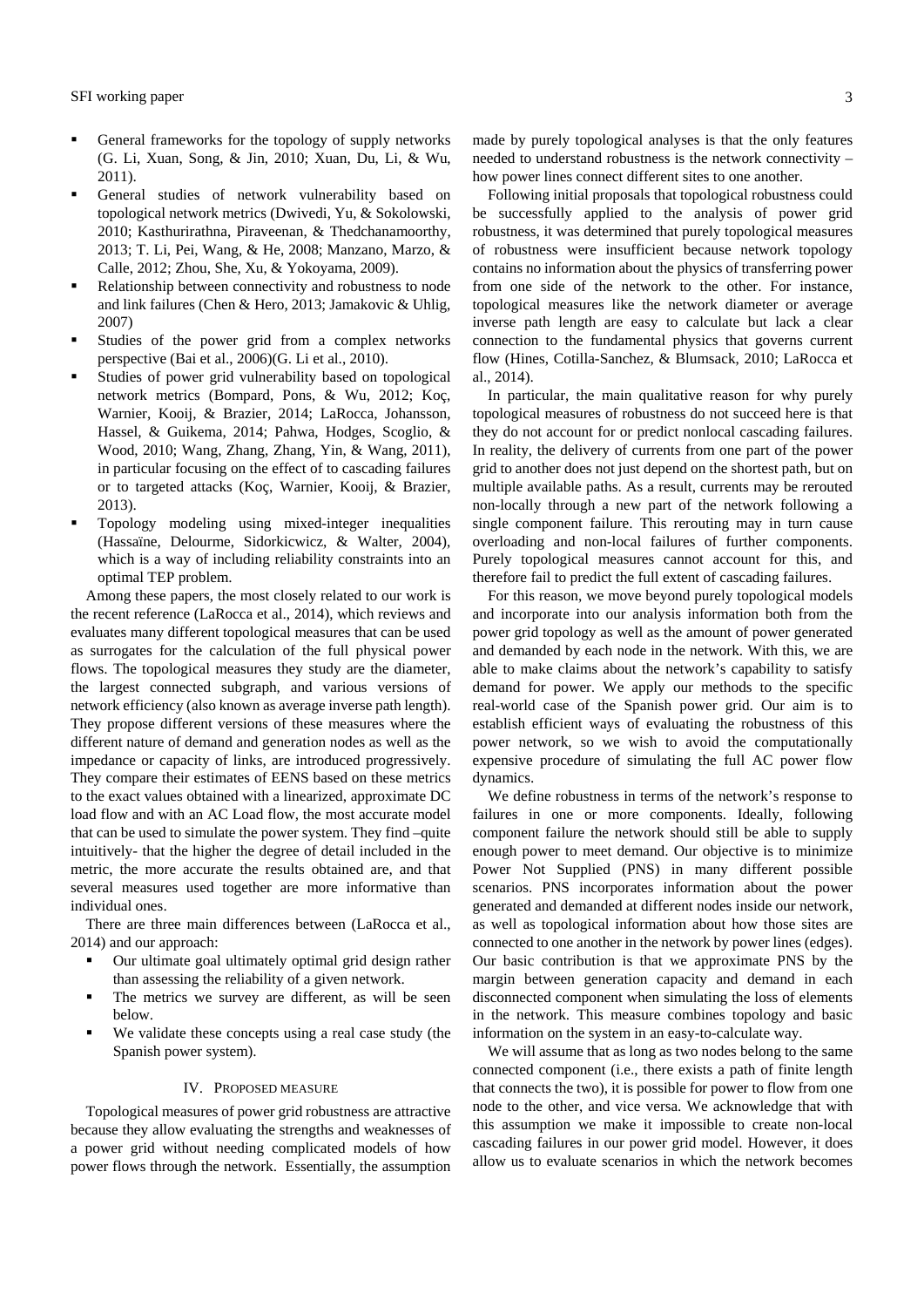#### SFI working paper 4

disconnected and certain groups of nodes become isolated from the rest of the network. It is especially problematic if a component failure creates one or more isolated components that cannot sustain themselves without external connections. Component failures that lead to the creation of isolated components represent an important vulnerability in the power grid that we can identify and evaluate using PNS (Figure 1).

We begin by examining the complete, undisturbed network and seeing how much power is generated in excess of demand. We then simulate component failures by removing one or more nodes or edges from the network. Removing an edge or node results in a new network topology, one that may have disconnected certain subcomponents from the rest of the nodes in the network. We will refer to the largest resulting subcomponent as the *bulk* and to the disconnected subcomponent(s) as *isolated subcomponents* (Figure 2). We then compute the change  $\Delta$  in the amount of power generated in excess of demand inside the bulk.

Mathematically, for each failure scenario we calculate the following:

$$
\Delta = \sum_{n \in N'} g_n - d_n - \sum_{n \in N} g_n - d_n
$$

Where:

N: undisturbed network

N': bulk component of network after nodes or edges are removed

 $g_n$ : power generation at node *n* 

 $d_n$ : power demanded at node *n* 

We propose using this incremental measure on the margin between generation and demand to identify potential problems in the system and evaluate robustness.

Two things can cause a large change in generation in excess of demand: either the removal of a node that has large generation or large demand or the creation of an isolated subcomponent that in total has a large generation or large demand. The latter case, where we have created one or more isolated subcomponents, is of greater concern to us. The nodes in the isolated subcomponents are physically separated from the bulk. In the case when  $\Delta > 0$  there is excess (unmet) demand in the isolated subcomponent. In the case when  $\Delta$ < 0, we have disconnected an important generator from the bulk. If  $\Delta$  is small, then it means that there has been no significant change in the network's capability for connecting generators with demand.



**Figure 2. Examples of creation of isolated components.** 

# V. CASE STUDY

We will demonstrate this method in the case of an area of the Spanish power grid, represented by a network containing 372 nodes and 460 edges. Before undergoing node or edge failure, the generators in this network have a peak supply of 8321 MW in total. In addition, there are 7534 MW of intermittent sources of energy. The total peak demand in the network is 15,140 MW, meaning that the power generated in excess demand at peak generation and peak demand is 715 MW.

We will now test the robustness of the Spanish power to component failure by systematically removing nodes and edges, looking at whether or not the network breaks up into components, and calculating ∆, whether the power generated can satisfy the demand in the bulk and in any isolated subcomponents. There are five types of failure scenarios we will consider (Figure 3):

- *n-1 node removal* (failure of a single node)
- *n-1 edge removal* (failure of a single edge, but not the nodes at its endpoints)
- *n-2 local node removal* (failure of two neighboring nodes connected by one edge)
- *n-2 local edge removal* (failure of two neighboring edges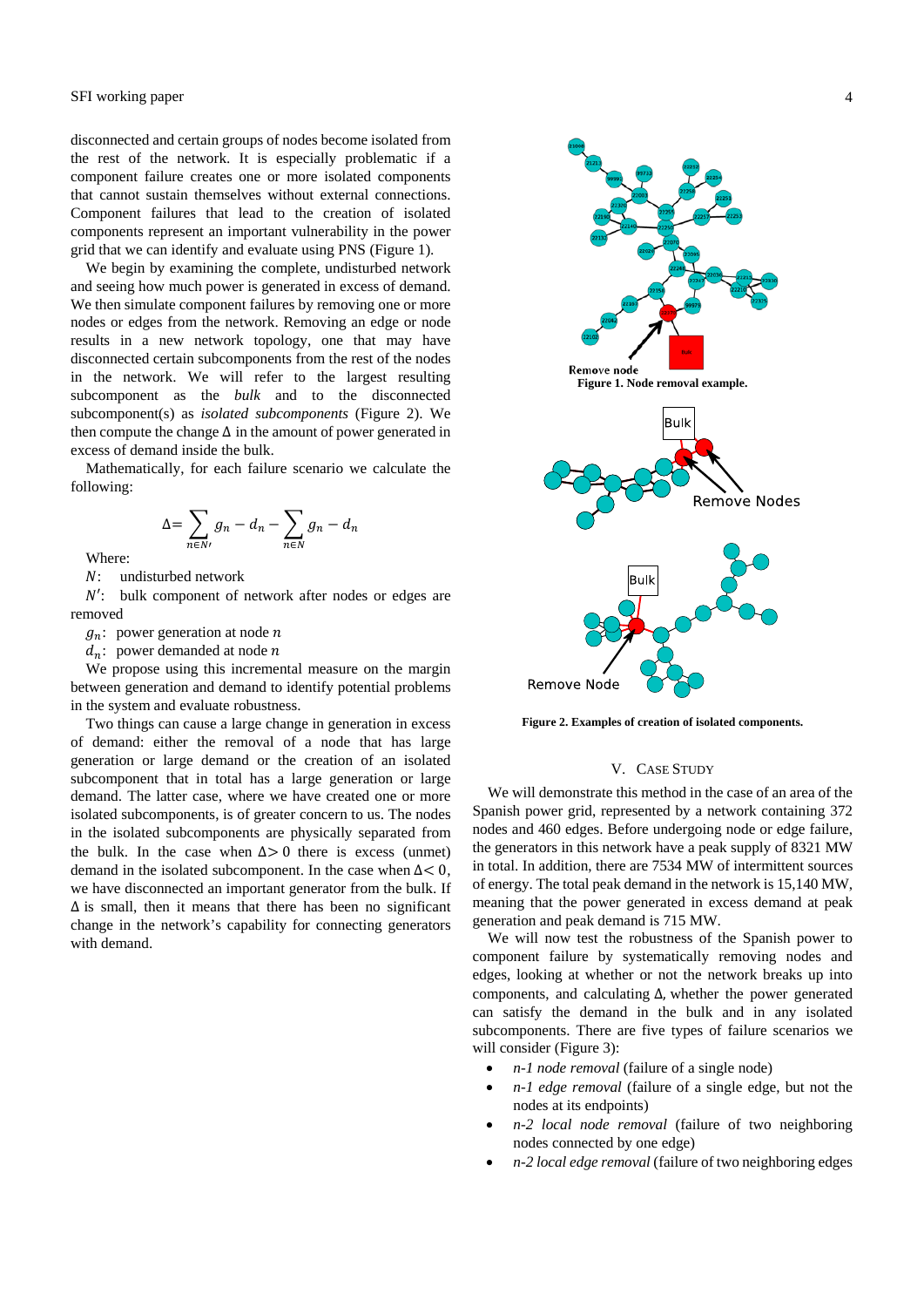sharing a common node)

 *n-3 local node removal* (failure of three neighboring nodes connected by 2 or more edges)

Edge removal represents the failure of a transmission lines. Node removal might correspond to the failure of a power station or a substation. In the latter case this would represent the total loss of the substation (all positions). This would correspond to an extreme case of losing all positions and also –probably, more interesting- to a case where either the substation has been deliberately attacked or it has suffered from a software failure, situations that are becoming more and more relevant.



## **Figure 3. Component Failure Contingencies.**

When removing multiple components, for now we restrict ourselves to locally-correlated removal of nodes or edges. This allows us to evaluate the robustness of the network against geographically-correlated component failures (e.g., in the case of weather-related line power line failures confined to a localized region of the country). This is, at best, a very crude approximation of cascading failure, where the failure of one node or edge leads to the failure of another neighboring node or edge. This framework can also be applied to simultaneous failures defined in a nonlocal way (i.e., substations that use the same technology).

#### VI. ANALYSIS

To examine the n-1 node scenarios, we iterate through all

nodes in the network, removing each node one by one and measuring ∆ each time (removed nodes are replaced after each measurement). As a result, we can see which nodes, when removed, cause the greatest change to the amount of power generated vs. the amount of power demanded. We plot a histogram below of the distribution of ∆.

We first observe that the bulk of the distribution is centered close to  $\Delta = 0$ , meaning that the majority of node failures will result in only a small change in the amount of power generated in excess of demand. This is a sign of power grid robustness. Far to the left and to the right of 0, however, we do observe a few outliers in the distribution. These outliers represent cases where are large changes to the available power in the bulk of the network. The highly positive outliers correspond to cases where large isolated components become disconnected from the network. These isolated components do not generate enough power to satisfy demand on their own. **Error! Reference source not found.** shows one such case corresponding to the rightmost outlier in the ∆ histogram, in which node failure creates 3 isolated components that have a considerable unsatisfied demand. The highly negative outliers correspond to cases where single nodes that generate a high level of power are removed from the network.

We can also examine other component failure contingencies, each time computing the distribution of ∆ and examining the outliers of the distribution. The other histograms in Figure 4 show that, for the most part, the other component failure contingencies do not result in qualitatively different ∆ distributions. The histograms for the removal of edges are narrower than the histograms for the removal of nodes. This is expected, simply because by design the removal of nodes is more disruptive than the removal of edges (removing one node has an effect that can be equivalent to removing many edges). Examining the outliers of all of these distributions, we do not find many new cases of creating large isolated components: most of the isolated components created by single node removal are also created by multiple node removal. Again, this is a sign of network robustness, at least in the case of locally correlated component failure.

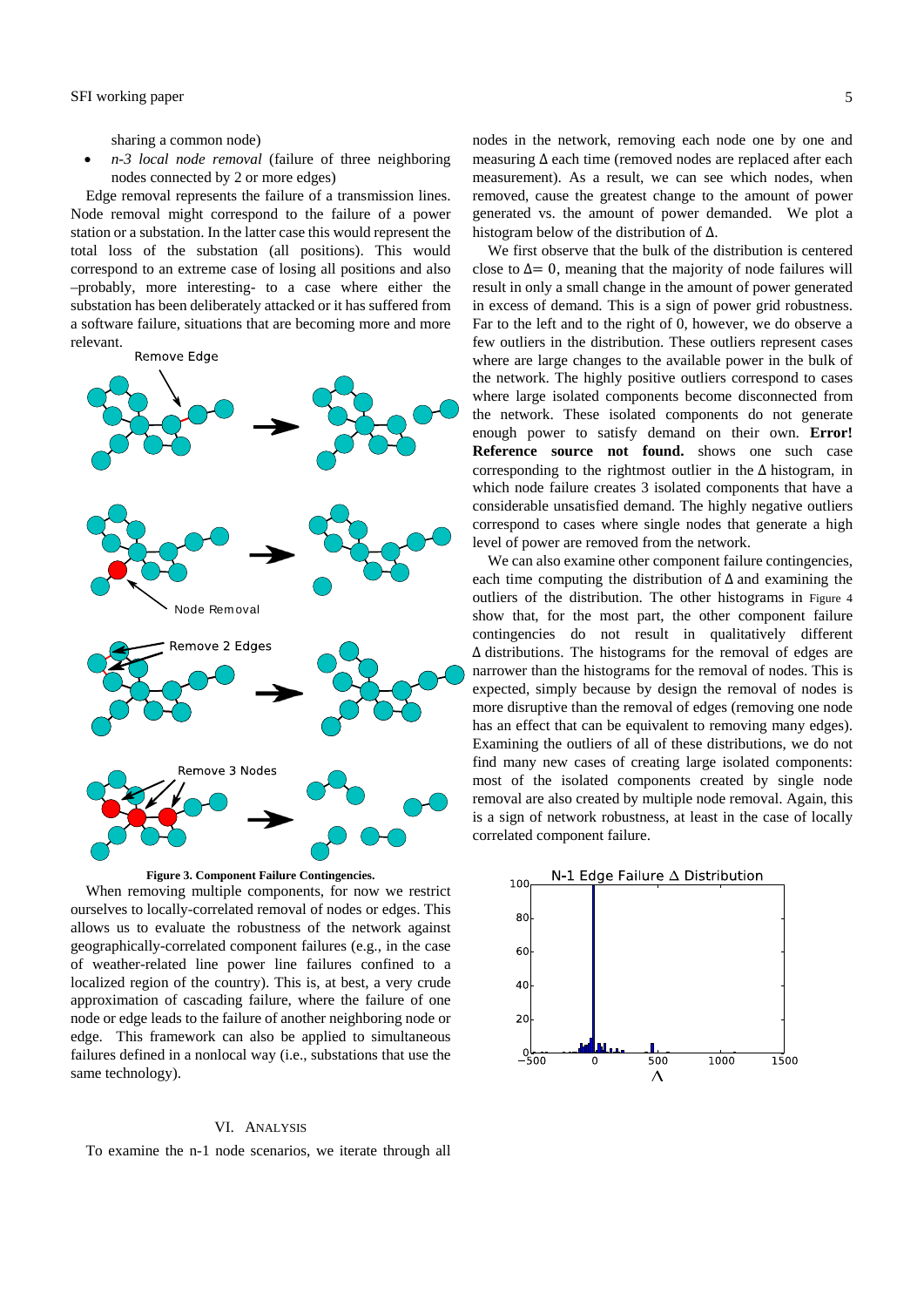

**Figure 4. Histograms of** ∆ **in different component failure scenarios.** 

#### VII. CONCLUSIONS AND FURTHER WORK

Overall, we have demonstrated the usefulness of  $\Delta$ , a simple variation on the Power Not Supplied or EENS, for quickly evaluating power grid robustness and identifying vulnerabilities in the networks. We chose this particular robustness metric because it combines both information about the network topology and the key node properties of power generated and power demanded. This is easy to calculate, and so will be easy to integrate into an optimization procedure. Furthermore, by examining the distribution of  $\Delta$  for a large number of component failures, it becomes clear which nodes and edges make the network vulnerable. In the real-world case of the Spanish power grid, we have used this procedure to show that the network is largely robust to most node failures and have identified the outlier cases that create a large change in the network's capability to satisfy its demand for power.

Further research should focus on:

- Testing the accuracy of this method compared to other, more sophisticated approaches.
- Introducing it in TEP optimization models.

Additional analysis are therefore needed in order to confirm whether this measure can be effectively applied to facilitate the process of building more robust networks in Transmission Expansion Planning.

#### VIII. REFERENCES

- Allan, R. (2013). *Reliability evaluation of power systems* Springer Science & Business Media.
- Allan, R., & Billinton, R. (2000). Probabilistic assessment of power systems. *Proceedings of the IEEE, 88*(2), 140-162.
- Bai, W., Zhou, T., Fu, Z., Chen, Y., Wu, X., & Wang, B. (2006). Electric power grids and blackouts in perspective of complex networks. *Communications, Circuits and Systems Proceedings, 2006 International Conference on, , 4.*  pp. 2687-2691.
- Bompard, E., Pons, E., & Wu, D. (2012). Extended topological metrics for the analysis of power grid vulnerability. *Systems Journal, IEEE, 6*(3), 481-487.
- Chen, P., & Hero, A. O. (2013). Node removal vulnerability of the largest component of a network. *Global Conference on Signal and Information Processing (GlobalSIP), 2013 IEEE,* pp. 587-590.
- Dwivedi, A., Yu, X., & Sokolowski, P. (2010). Analyzing power network vulnerability with maximum flow based centrality approach. *Industrial Informatics (INDIN), 2010 8th IEEE International Conference on,* pp. 336-341.
- Hassaïne, Y., Delourme, B., Sidorkicwicz, M., & Walter, E. (2004). Identification of the topology of power system networks via mixed integer inequalities. *Power Engineering Society General Meeting, 2004. IEEE,*  pp. 199-204.
- Hines, P., Cotilla-Sanchez, E., & Blumsack, S. (2010). Do topological models provide good information about electricity infrastructure vulnerability? *Chaos: An Interdisciplinary Journal of Nonlinear Science, 20*(3), 033122.
- Jamakovic, A., & Uhlig, S. (2007). On the relationship between the algebraic connectivity and graph's robustness to node and link failures. *Next Generation Internet Networks, 3rd EuroNGI Conference on,* pp. 96-102.
- Kasthurirathna, D., Piraveenan, M., & Thedchanamoorthy, G. (2013). Network robustness and topological characteristics in scale-free networks. *Evolving and Adaptive Intelligent Systems (EAIS), 2013 IEEE Conference on,* pp. 122-129.
- Koç, Y., Warnier, M., Kooij, R. E., & Brazier, F. M. (2013). A robustness metric for cascading failures by targeted attacks in power networks. *Networking, Sensing and Control (ICNSC), 2013 10th IEEE International Conference on,* pp. 48-53.
- Koç, Y., Warnier, M., Kooij, R., & Brazier, F. (2014). Structural vulnerability assessment of electric power grids. *Networking, Sensing and Control (ICNSC), 2014 IEEE 11th International Conference on,* pp. 386-391.
- LaRocca, S., Johansson, J., Hassel, H., & Guikema, S. (2014). Topological performance measures as surrogates for physical flow models for risk and vulnerability analysis for electric power systems. *Risk Analysis,*
- Li, G., Xuan, Q., Song, Z., & Jin, X. (2010). Complex supply networks evolving model: Complex networks perspective. *Intelligent Systems and*